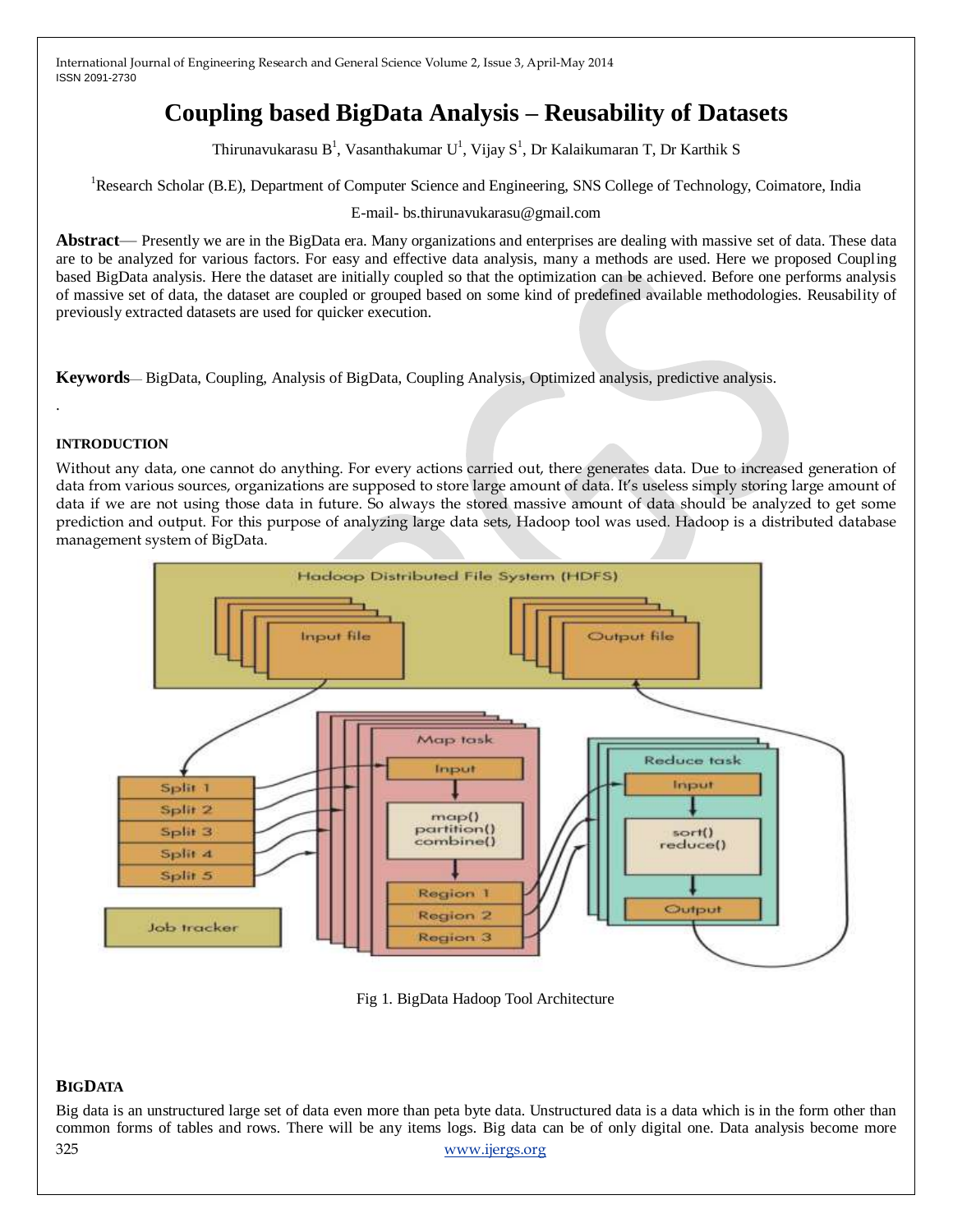complicated because of their massive set of large amount of data. There are many availability of tools that can be easily used for analysis of this massive datasets. Predictions, analysis, requirements etc., are the main things that should be done using the unstructured big data. Big data is a combination of three v's those are namely volume, velocity and variety. Big data will basically processed by the powerful computer. But due to some scalable properties of the computer, the processing gets limited. Organizations and entrepreneurs are now forced to work with larger amount of data that are generated during their work. This data are the primary thing that could be used for many improving actions that needed to be taken in the near future.

# **BIGDATAANALYSIS**

Big data analytics is the application of advanced analytic techniques to very large, diverse data sets that often include varied data types and streaming data. Big data analytics explores the granular details of business operations and customer interactions that seldom find their way into a data warehouse or standard report, including unstructured data coming from sensors, devices, third parties, Web applications, and social media - much of it sourced in real time on a large scale. Using advanced analytics techniques such as predictive analytics, data mining, statistics, and natural language processing, businesses can study big data to understand the current state of the business and track evolving aspects such as customer behaviour. New methods of working with big data, such as Hadoop and Map Reduce, also offer alternatives to traditional data warehousing.

Analytics, providing deep insights on Big Data to optimize every customer touch point. Using personalized workspaces and selfservice templates, analytics are rapidly assembled, customized and shared across business teams.

## **COUPLING**

Coupling defines the integration between elements to do a particular user need. Here the coupling of design element represents the strength of connectivity between elements. Coupling is in different types. Among then "Highly-Coupled" and "Loosely Coupled" types are playing important role to group the components. If a particular element is not fully depend on other elements in the system then it is in "Loosely-Coupled" type of connectivity. Else were it is called "Highly-Coupled".

## **TYPES OF COUPLING**

Apart from the above mentioned major types of coupling, the following indicates the deeper coupling types.

- 1. Import Coupling
- 2. Export Coupling

Import coupling is type of coupling that groups the elements that are going to be referred to support other components. Export coupling indicates the group of components that needs other components for the support.

## **COUPLING ANALYSIS – PROPOSED METHODOLOGY**

In Coupling Analysis, the Dataset have to be analyzed as per the data recommended for grouping them. In "Coupling based" method the "Coupling" value and type of that considered for having clustering of Datasets. From that here we can also consider "Stability" to have a good quality repository with stable Datasets. In the 'Coupling-Based' approach, the type of the coupling may be considered only to categorize the Datasets. But in this proposed approach from the 'Import' and 'Export' coupling of a component will be used.

The Component reusability can achieved by implementing the coupling. Reusability of data is nothing but using the previously processed data sets without creating new datasets with the same resource of data gathered for every analysis execution. The reusable components are found with the help of the Coupling factors. This Coupling facilitates the improved reusability thus minimizing the overall execution time. As simple, the steps are followed as same till the data are processed by MapReduce.

The following flow diagram indicates the sequence of the operations or actions that are to be carried out for the optimized analyzing of the massive amount of the data set.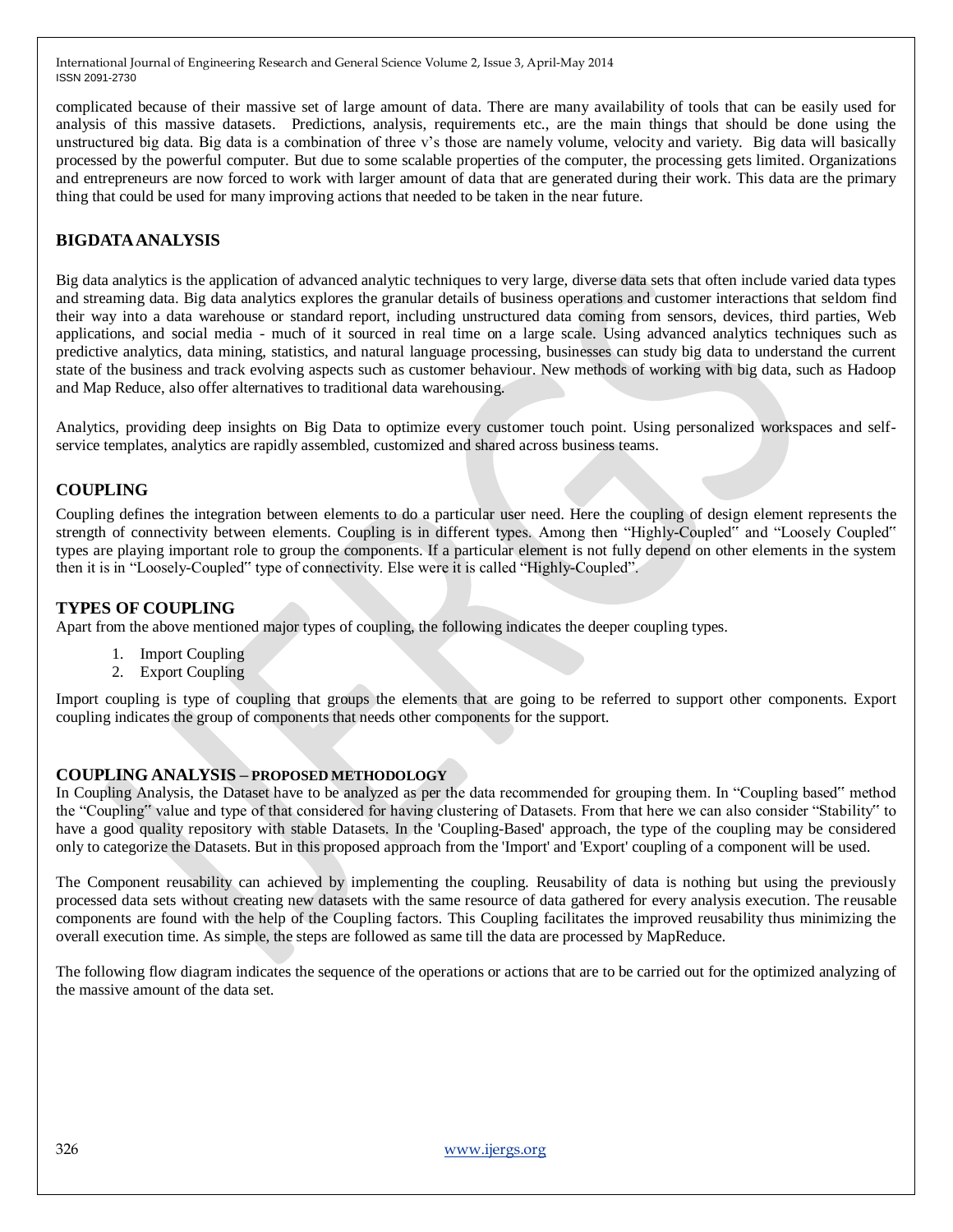# **FLOW OF PROPOSED METHODOLOGY**



Fig 2. Sequence of Proposed Method

In this proposed methodology, initiallythe dataset are gathered from various resources. Once the resources are gathered, the data are divided into blocks. This blocking of the data are made for the purpose of enhancing the distributed system. The blocks are then placed in the DataNodes based on the alignment given by the NameNode. In the DataNode, the MapReduce Algorithm is executed. By Map the data are again divided, and by the Reduce algorithm, the divided data are executed separately.

Once the reduce algorithm is executed, the separate data results are grouped together. These grouped data is nothing but the resultant data. This resultant data is sent back to the client by means of the TCP connection. One the data is received, it is used for the analysis. At the Analysis phase, the coupling is implemented. Here the generated resultant data is checked for the coupling factors. By which one could know how this particular data set is dependent on or coupled with the other datasets. If once the resultant data is highly coupled, it could be considered as the reusable data set.This reusability could be found by the coupling value. The coupling value is a numerical value that indicates how a component is coupled with other components.

The Dataset reusability is only achieved with the coupling value is high. This highly coupled data set is replicated and stored separately for the data history usability. And so once a certain dataset needs the previous datasets to analyze, and if the coupling is available between the data set that we had stored previously, the new data comprises of entire data is avoided and by only the new data is executed to get the resultant data set. This resultant data set is coupled with the previously stored reusable data set and the analysis is made in effective manner. The Previously executed datasets are stored in Data Mart. By storing this previously executed dataset in data mart, the repeated data execution could be more fairly avoided. From the proposed method, we get some results. The transmission time gets reduced when the amount or volume of the data gets reduced. By this the transmission time is directly propositional to the volume of the data.